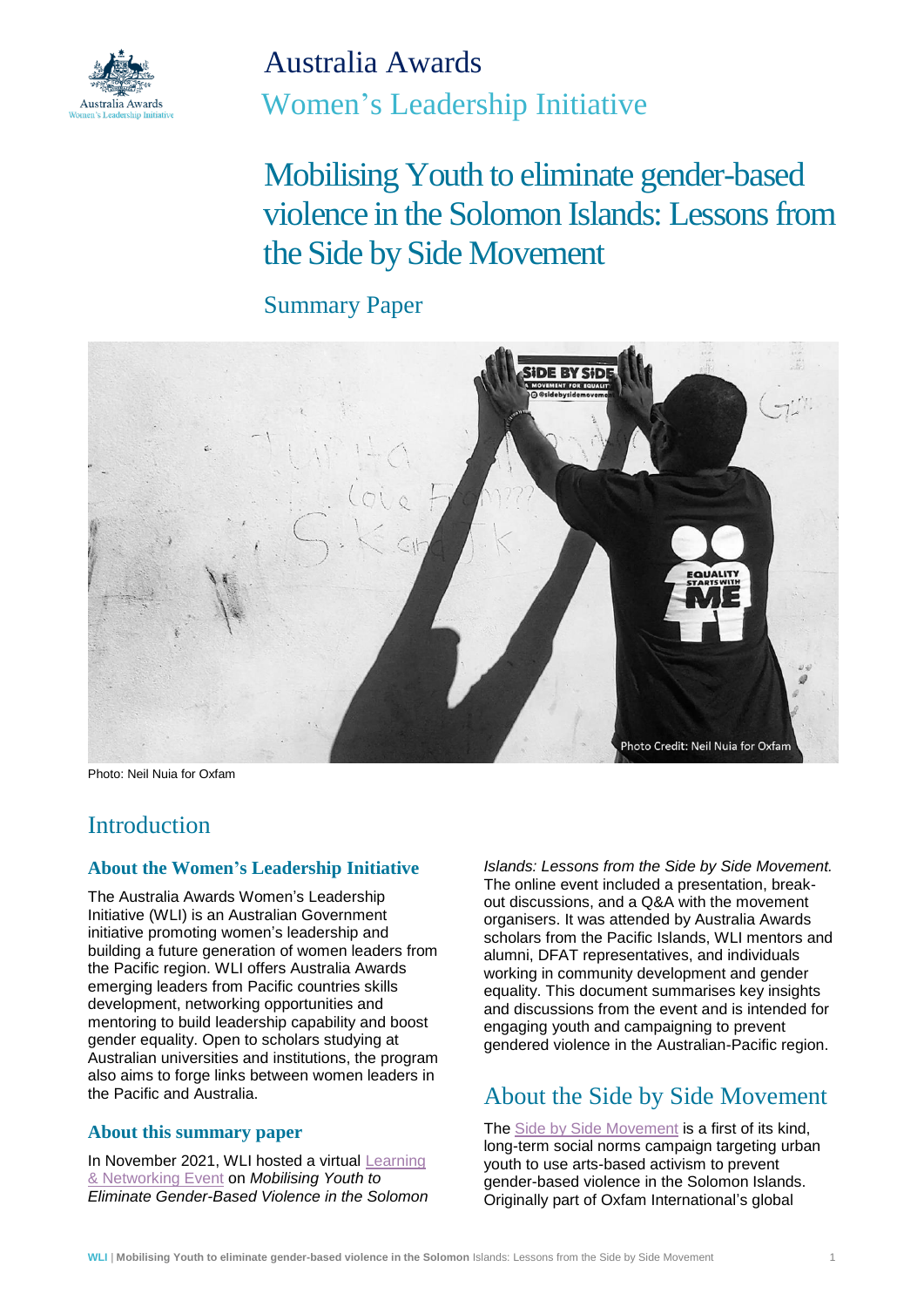[Enough Campaign](https://www.oxfam.org/en/tags/enough) to end violence against women, Side by Side was co-created in 2017 by Kiri Dicker and Loretta Taika when countries around the world were invited to design off-shoot campaigns in their own contexts. Challenging the social norms that can drive gendered violence, the campaign is coled by young people and youth organisation, Dreamcast Theatre, overseen by Oxfam, and receives philanthropic support from individuals.

#### About the Co-Founders

**Kiri Dicker** is a WLI mentor and freelance gender and social inclusion consultant with over a decade of experience working with a range of development actors in the Indo-Pacific region. She has extensive technical expertise in the prevention of gender-based violence and worked as a Gender Justice Advisor at Oxfam Australia in Solomon Islands at the time of co-creating Side by Side.

**Loretta Taika** (known widely by her stage name "Ell") is a mother, singer, artist and creative entrepreneur from Solomon Islands. She is well known for her arts-based advocacy, which she undertakes through the Patella Legacy, an organisation that she founded to honour the loss of her younger sister's life to gender-based violence. She is a survivor of and advocate against genderbased-violence.

#### Who does Side by Side target?

Side by Side targets urban youth who have "dropped out of school" and represent the majority of under-15-year-olds in Solomon Islands. Preliminary campaign research identified that this target group is not engaged with educational or church institutions, and that a lack of appropriate resources and role models that promote healthy relationships leads young Solomon Islanders to turn to peers and popular culture for attitudinal and behavioural cues.

"…we identified a gap in reaching out to young people who were not receiving any positive messages in the school system. We deliberately did not engage with Churches, mostly because when we researched our target group and asked them where they got their information about relationships from, the Church did not get mentioned! They mostly got their information from musicians, influencers, peers, etcetera. We wanted to make sure the campaign was seen as 'cool' by young people." Kiri Dicker

Despite the majority of Solomon Islands' population living rurally, the decision not to target rural youth was based on the campaign's reliance on the virtual "spread of media", which is often limited in rural settings where internet access is limited / out of reach.

"There are better ways to prevent violence in rural settings, and campaigning probably isn't one of them … there were tens of thousands of people living in urban areas, and they were increasingly using social media." Kiri Dicker

#### How is Side by Side run?

The campaign is "largely run by volunteers", with overall direction driven and overseen by a steering committee of youth representatives. A large amount of the creative output is led by Dreamcast Theatre, a youth-led Solomon Islands theatre company.

"The plan is to eventually transition the campaign into ownership of Dreamcast Theatre, so in the future it will be truly youth-led." Kiri Dicker



Photo: Side by Side Facebook

#### Why arts-based activism?

Side by Side engages and mobilises young urban Solomon Islanders to use and celebrate art for collective activism. It uses a mix of media (modern and traditional dance, theatre, live and recorded music, songwriting, photography, moving image, street and traditional art), engaging young people to create, share and celebrate art that challenges harmful gender stereotypes and violencesupportive attitudes and behaviours. The campaign promotes gender equality and includes young people of all backgrounds and levels of ability in the creation and presentation of art and events.

"There were so many young people in the Solomon Islands with this enormous creative skillset, but it wasn't being utilised effectively for activism. The Side by Side campaign is about giving people an outlet to use their creative skills to make change; to prevent genderbased violence." Kiri Dicker

#### How is campaign effectiveness measured?

Because social norms change slowly over decades, are often hard to track, and can be influenced by any number of factors which can't be correlated or measured, the effectiveness of Side by Side was based on campaign message "penetration" and "approval" levels.

The campaign monitoring and evaluation strategy looked at the rate of urban youth who had heard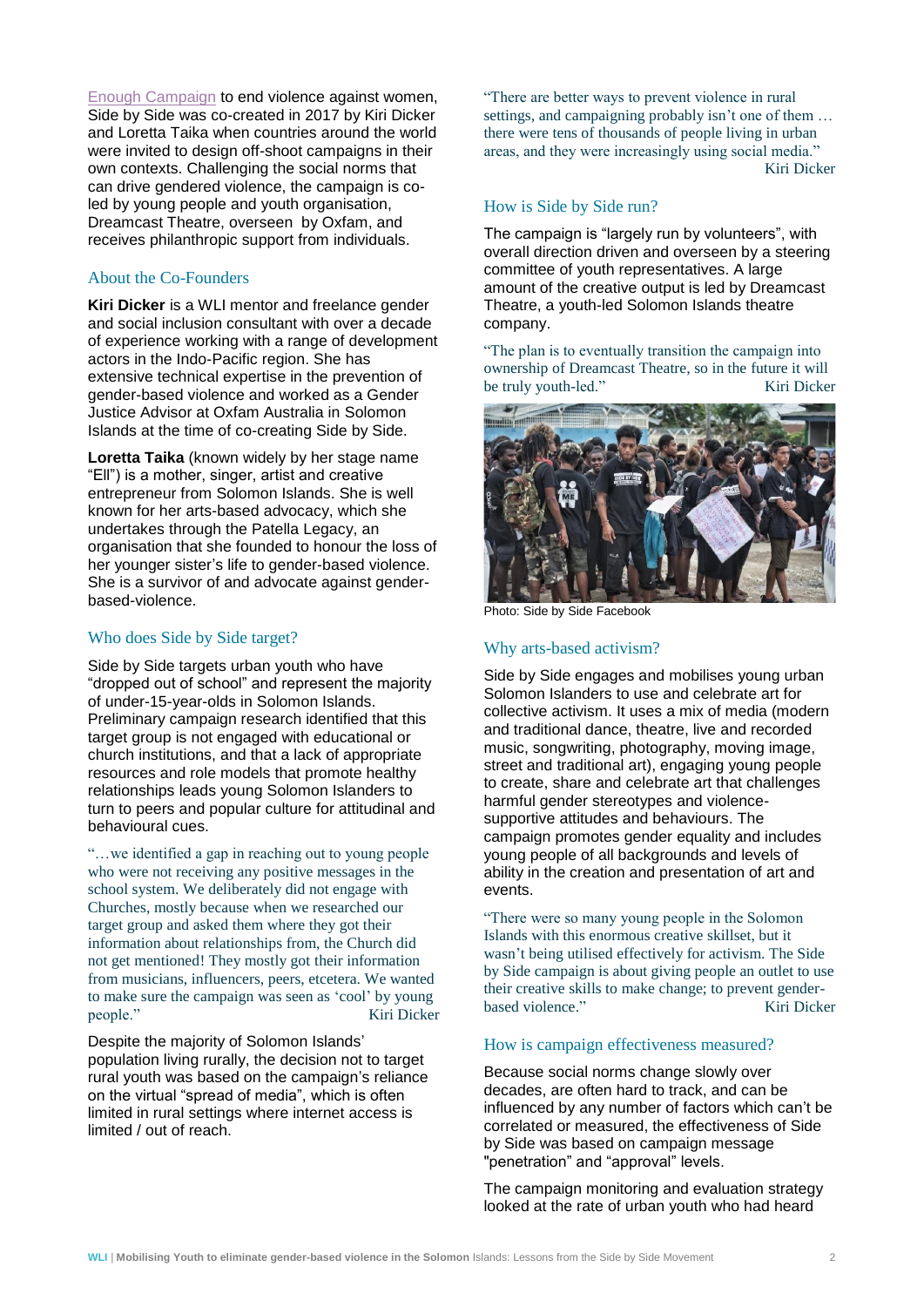about the campaign and whether they could recall key messages, approved of the campaign, and would recommend it to their peers.

"We found measuring these things more useful than trying to measure changes in attitudes and behaviours. Violence prevention programs are difficult to monitor and evaluate at the best of times, because the influence on rates of violence often takes generations to become evident. It's even harder for a campaign, because it's difficult to know exactly who was engaged and to what extent. It's also difficult to know whether the campaign influenced the change you observe, as there are a lot of other anti-violence initiatives happening." Kiri Dicker

## Campaign Strategies to Shift Youth Social Norms

The Side by Side campaign adopted a range of strategies to engage young Solomon Islanders, including:

#### Incorporating fundamentals of behaviour change

The campaign considers and is built upon three key features required in attempts to positively influence community attitudes and behaviours:

- making others' good behaviour visible.
- picturing possible alternative behaviours, and
- showing people positively changing, collectively.

#### Peer-to-peer engagement

To better penetrate the youth target audience, the campaign engages popular young creative 'influencers' to spread and build support for campaign messages. Musicians, creatives and rappers perform at Side by Side events, share key messages on their social media pages, and act as public advocates for the campaign. Creatives and young volunteers also act as 'youth activators' who mobilise other young people to take messages back to their own communities and networks. The campaign also sponsored youth-led or focused groups, such as local sporting teams, to increase youth awareness.

Young people in the Pacific Islands often report encountering "cultural barriers" to being "taken seriously" by adults when discussing social issues. Being entirely youth led and targeted, the campaign avoids this potential barrier.

"For this campaign the key audience was other young people, not adults, so it was youth communicating directly with other youth. It was not like other campaigns where we are asking adults, leaders, and policymakers to change." Kiri Dicker

#### Accessible community 'roadshow' events

Accessible, grass-roots music performance is one of the key functions and methods of advocacy for

Side by Side. This involves setting up temporary stages to deliver free music performances in urban sites all over the Solomon Islands to maximise attendance, considering the barriers to attendance that youth living away from town centres face. These barriers include a lack of finance to purchase tickets or transport to events, and social norms and low levels of perceived safety that prevent young women and girls from travelling late at night. Making concerts free of charge also drew larger crowds, incentivising talent to perform for no or little compensation in order to reach a wider audience.

"Side by Side has always been grassroots ... it's about taking high quality music acts and advocacy that's fun and people want to listen to into communities … We set up stages on the side of the road, or anywhere, going to young people where they are. Young women in Solomon Islands particularly don't have a lot of freedom of movement, so if we do something in centre of town, it's primarily young men who turn up. Honiara can be really unsafe, particularly at night for young women, and families just won't let their girls go to a concert. So, we wanted to know everyone had access." Kiri Dicker



Photo: Side by Side Facebook

#### Building empathy through 'solidarity visits'

In order to "keep the campaign accountable" and promote empathy and compassion, campaigners regularly engage with women affected by men's violence. This includes "solidarity visits", during which campaigners would visit and support women's groups and women taking up temporary accommodation in emergency shelters.

"Solidarity visits, developing empathy, visiting women's shelters, cooking food for them, helping young people build empathy and create a connection with women's organisations ... that's how we try to keep the campaign accountable." Kiri Dicker

## Lessons Learned

Kiri and Loretta offer the advice and lessons they learned co-creating and engaging youth to deliver the Side by Side campaign, including: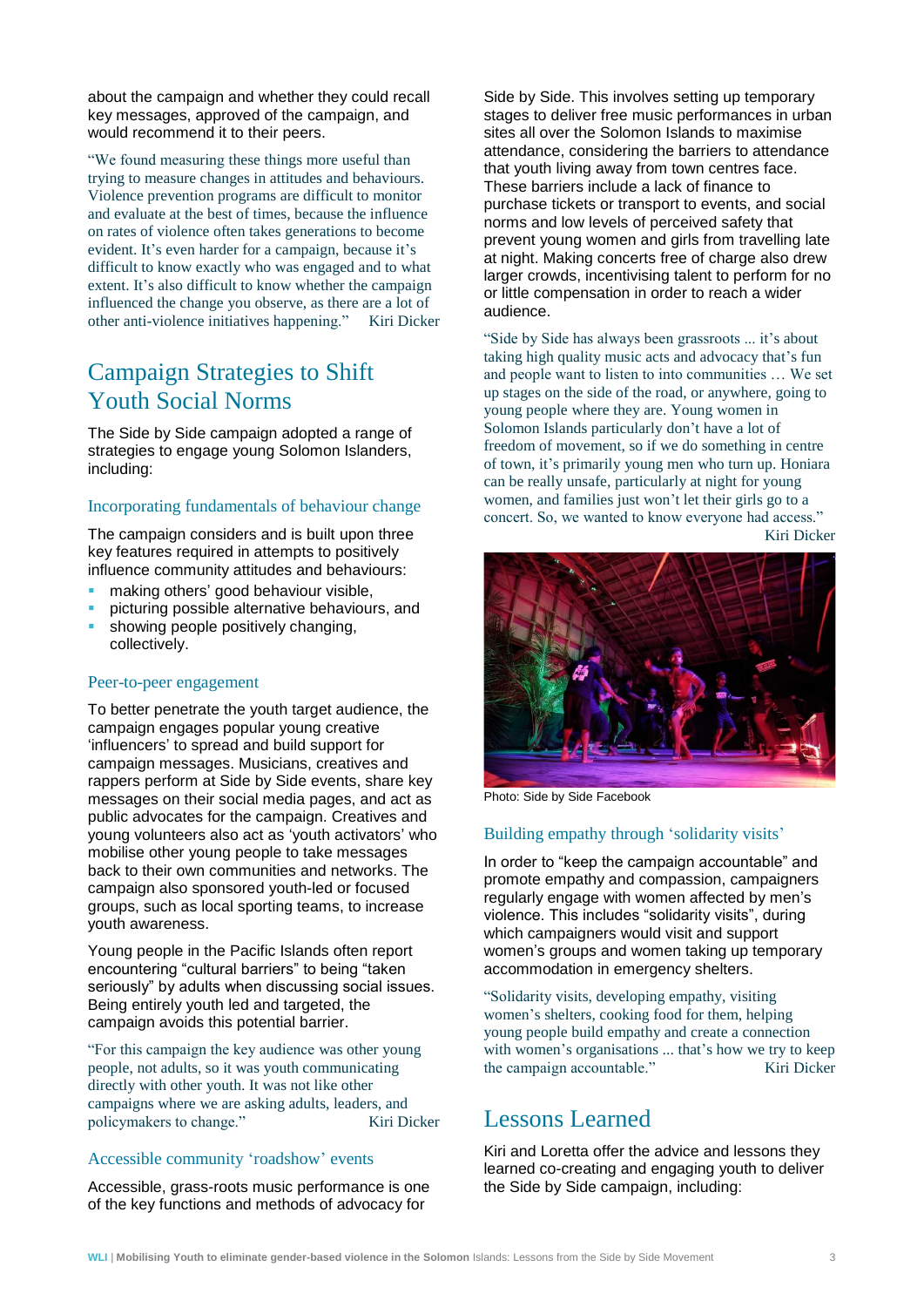#### Know your target audience

Understanding your target audience is vital to any effective campaigning. For Kiri and Loretta, this meant researching urban youth in the Solomon Islands to understand the types of messages and methods of communication that would best resonate with them.

#### Carefully select campaign role models

It's vital to choose and partner with 'influencers' and creatives who are able to role model the appropriate healthy behaviours being promoted, and to actively mentor these creatives or work with people who have positively transformed their own attitudes and behaviours.

"You only know what you see, so if the men in your life are not role modelling that good behaviour, you're not going to know. The leaders that we choose through this work need to role model that behaviour to young people. We [work with] hip hop artists and rappers, but they don't always make the best role models... and you need to choose the right people, men particularly, and to make sure they are being mentored or have gone through a process of transformation." Kiri Dicker

#### Inclusive collaboration is important

Actively collaborating with Solomon Islands groups and organisations that represent the full spectrum of youth, who have diverse interests and can live with disability, continues to be vital to the campaign's success.

#### Address the drivers of violence

Because it's easy for most people to agree with the blanket statement, 'violence against women must end' and potentially disengage with the campaign, campaign messaging needed to "go deeper" in addressing and preventing the underlying drivers of violence. This is especially the case for communication with young boys who are not yet in "serious relationships" but among whom violencesupportive attitudes can begin to take hold.

"Just turning up to a workshop or a program is not engagement. We want young men to listen, change their attitudes and beliefs, and put them into action in their own lives. One thing I've learnt is that we need to move beyond the slogan of ending violence against women, because it's lost its impact. On the surface everyone says they agree with it. We want to dig a bit deeper, especially with young men, to understand what's driving that violence. In young age, they're not yet in serious relationships, they're not necessarily perpetrating violence yet, but we know some of those attitudes and beliefs driving violence are starting to happen..." Kiri Dicker

#### Using art to create 'positive from negative' can be healing

In addition to promoting healthy gender-equal messaging, artist Loretta and many others involved in the campaign believe that the process of creating art and involving young people in it, can be restorative and inspire hope.

"I faced a lot of things that I didn't realise were forms of abuse... it's an abused world I'm living in. We heal ourselves through the process of doing art and involving other youth to be part of the projects we are doing. We just look for something that can give them something positive from negative." Loretta Taika

#### Cultural norms restrict girls' freedom of movement and engagement

Boys and young men are "more free" than girls to engage in the campaign, for example, through inperson attendance at free music events. Culturally, girls experience less freedom, are expected to take on more caring responsibilities at home, and are less likely to be given permission to travel to or attend music events at night due to safety concerns around men's violence.

"There's not a lot for young people, so when an event is on, they really turn up … but, men are more free than girls, and I see that in a perspective of culture."

Loretta Taika

"Young women are often caring for children; helping at home." Kiri Dicker

#### Securing philanthropic funding can create campaign flexibility

While originally funded by Oxfam, securing philanthropic funding (for A\$300,000 over a threeyear period) for the campaign meant it could be executed with more flexibility, autonomy and resources.

"Securing philanthropic funding … gave us a lot more freedom to be creative, less reporting requirements, and the ability to employ a campaign manager and full-time staff to keep things going." Kiri Dicker

#### Healthy relationships education is needed in the Solomon Islands

According to Loretta, there is a lack of education and awareness around healthy and respectful relationship education in Solomon Islands, which contributes to violence against women.

"I think from my own perspective, boys from Solomon Islands needs to have a kind of space that men and girls can learn what a healthy relationship is, and whatever is leading to violence; somewhere where these men and girls can educate themselves with things they need to know about; how to ask that girl out; all of that stuff … there's a lack of that in the Solomons." Loretta Taika